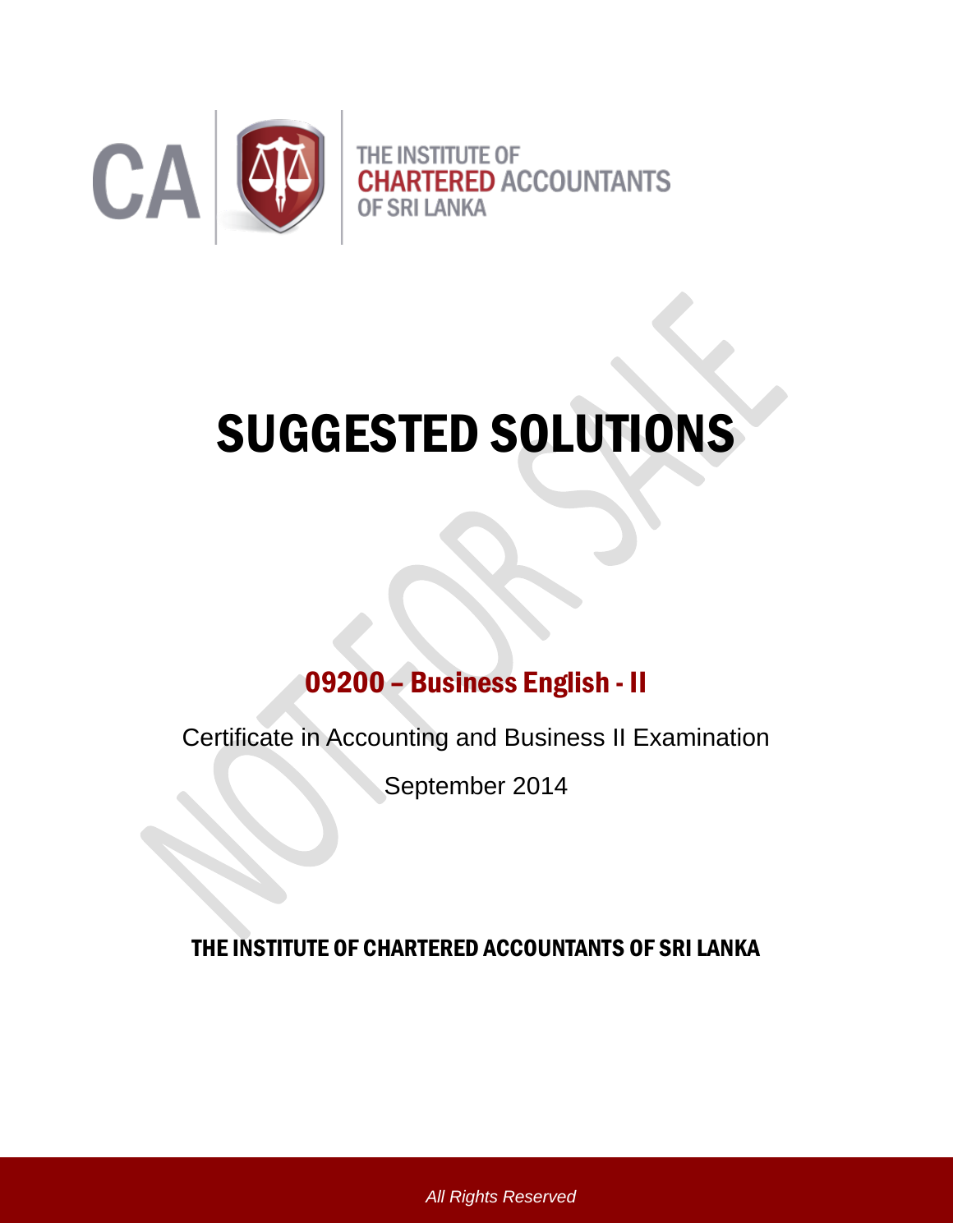#### **Answer No. 01**

- 1. celebrated
- 2. saying
- 3. are
- 4. began
- 5. have coloured
- 6. serving
- 7. has been welcomed
- 8. comes
- 9. are looking
- 10. be obtained

#### **Answer No. 02**

- 1. name is
- 2. Good morning / o.k.
- 3. to ask a few / to ask some
- 4. do you want to / do you like to
- 5. the reason for your
- 6. worked in a/an hotel
- 7. Have worked in a canteen
- 8. you doing in a
- 9. working as a waiter / to work as a waiter / as a waiter
- 10. years did you work as a manager
- 11. as a supervisor
- 12. a waiter
- 13. speak any other languages / speak other languages
- 14. how long would you stay
- 15. you have/ you want to ask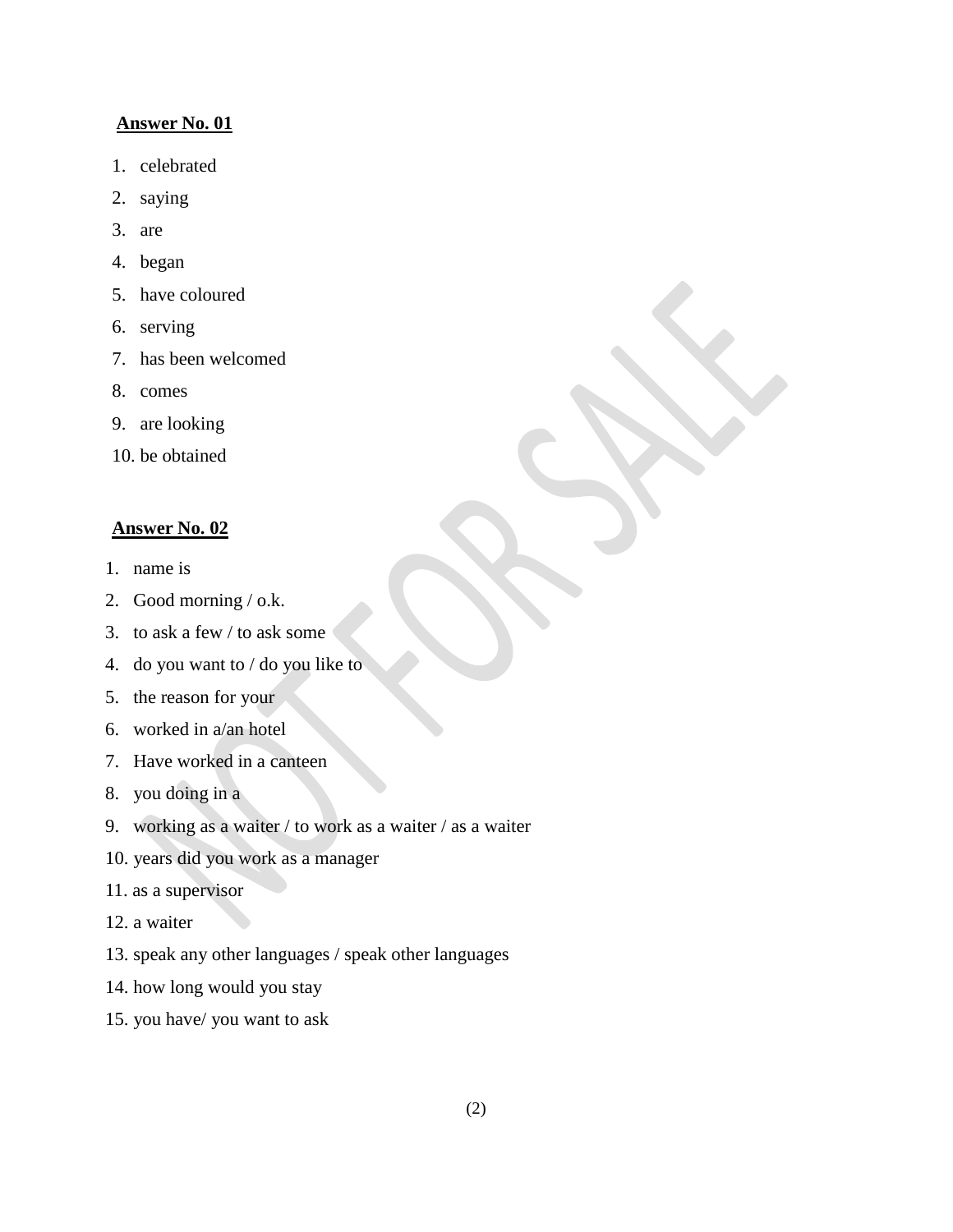### **Answer No. 03**

• Format of the letter:

| Sender's address:  | Easy Foods PLC, Nuge Road, Peliyagoda      |
|--------------------|--------------------------------------------|
| Date:              | Any date                                   |
| Receiver's address | Slim Ways super market, Main Road, Kottawa |
| Salutation:        | Dear sir / Dear Mr. Ravi De Silva          |
| Title/subject:     | Request to visit factory                   |
| Ending:            | Yours faithfully                           |
|                    | Any name and signature                     |
|                    | Post (Manager)                             |

- Body of the circular:
	- the information (how raw material is obtained)

 $\rightarrow$ 

- express willingness to show the factory
- two possible dates for the visit
- names of two other people
- thank him for his interest
- Language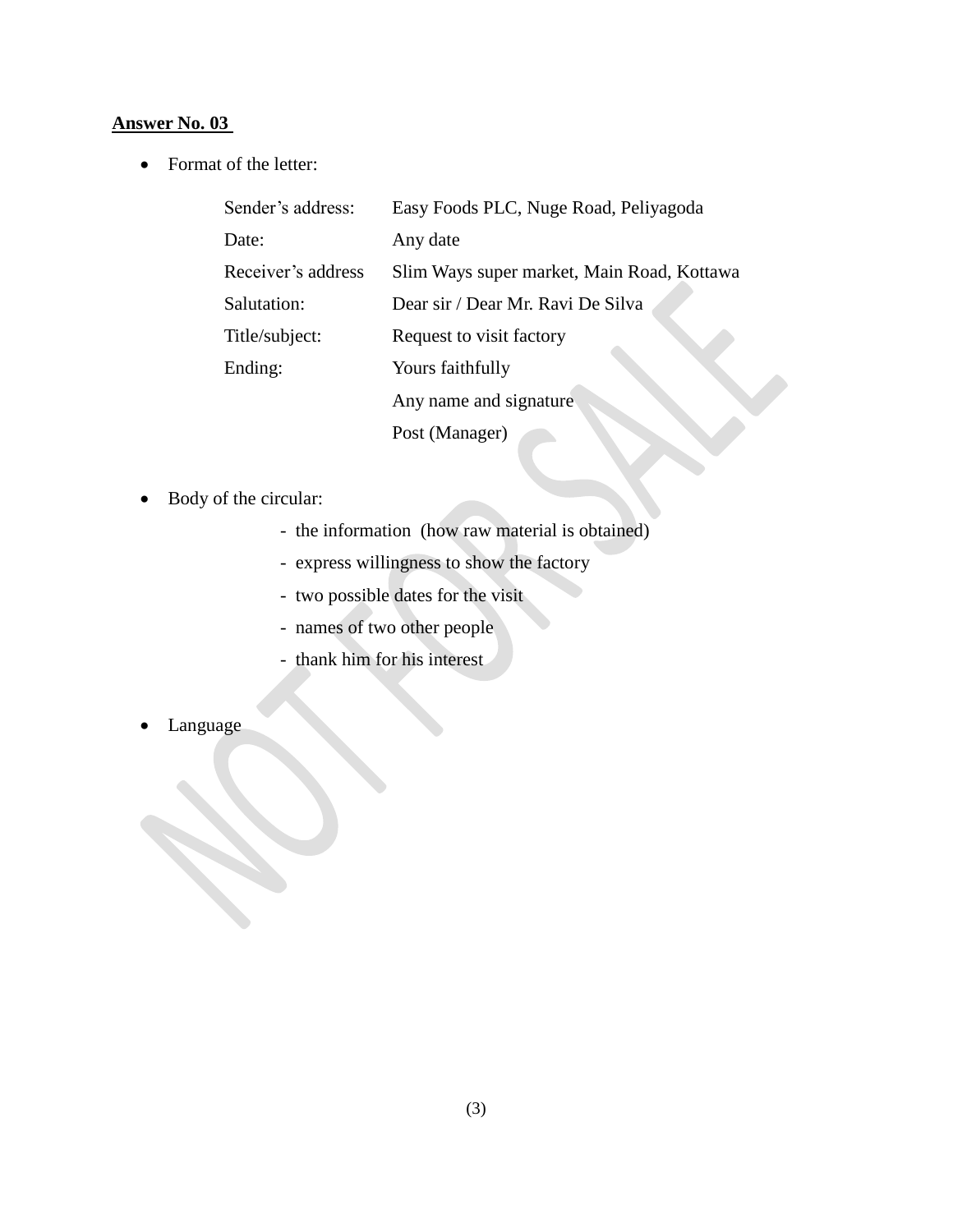#### **Answer No. 04**

#### **Writing a report**

- Introduction: Say why the report is written  $/$  for whom etc.
- Content: Based on the points provided in the question
- Recommendations
- Language

#### **Answer No. 05**

- Introduction
- Conclusion
- Content
- Language
- Organisation

#### **Answer No. 06**

(a)

1. F 2. F 3. T

(b)

- 4. Climate Resilient Improvement Project (CRIP)
- 5. it ensures that financial support remains intact for the country's programs to overcome poverty and increase shared prosperity.
- 6. spend valuable time and resources trying to raise funds.
- 7. help financial protection, increase capacity to ensure climate resilient development
- 8. (a) strategy (b) approach

- An appropriate title
- Content
- Language
- Organisation

<sup>(</sup>c)